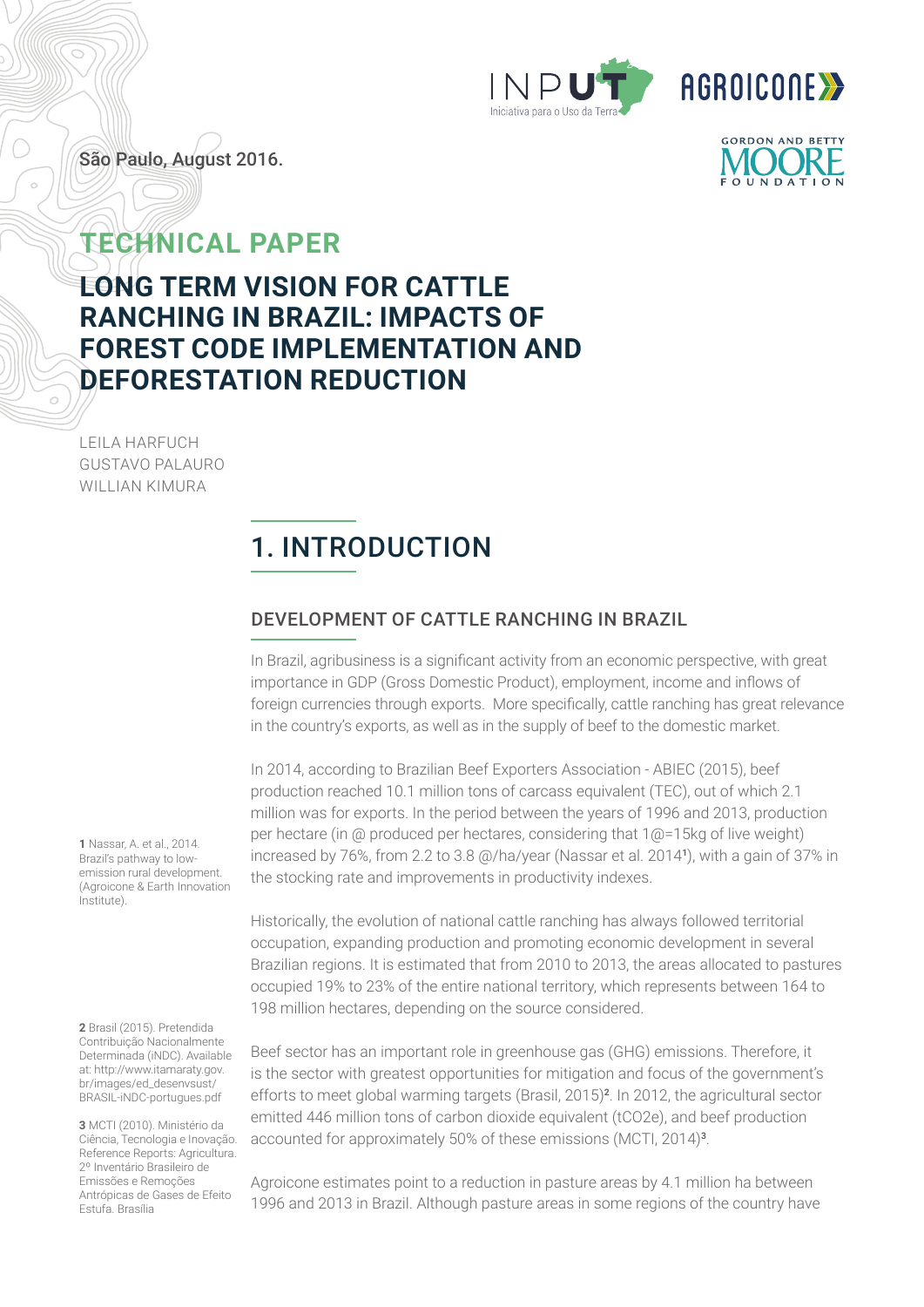

increased, especially in the agricultural frontier regions (such as in the North region) and, hitherto covered by native vegetation, in most of the country there has been significant reduction in pasture lands. This occurred due to technological improvements in the beef industry, which have allowed production to increase using a smaller area.

Additionally, it is important to highlight the reduction of clandestine slaughtering and of the informal beef market throughout time. According to ABIEC (2015)**<sup>4</sup>**, it is estimated that the informal market currently accounts for 22% of all cattle slaughtered in the country, while in the year 2000 this ratio was about 40%.

However, the advance of pasture areas over areas hitherto covered by native vegetation brought about the debate on the relationship between beef industry and deforestation (Sampaio, 2015**<sup>5</sup>**). Non-governmental organizations (NGOs), consumers, retailers and the Public Prosecution Service have been pushing the sector to implement measures against irregularities, especially illegal deforestation, with focus on the Amazon, slave labor, and illegal appropriation of land, among others.

Considering the importance of beef cattle in Brazil and recent efforts to reduce national deforestation, this study aims to present the main challenges related to sustainable expansion, combining production and environmental conservation. The proposed approach includes estimates of the impacts of Forest Code (Law nº 12.651 of May, 2012) implementation and deforestation reduction on Brazilian beef sector, considering long term expansion of the main agricultural activities in Brazil.

### 2. CHALLENGES FOR DEFORESTATION REDUCTION AND THE FOREST CODE IMPLEMENTATION

The agenda for the Forest Code regularization creates opportunities for including sustainability criteria in all Brazilian agricultural production chains. The first challenge is to have rural properties registered in the Environmental Rural Registry (CAR in portuguese), in order to have a clear picture of land use in the country's rural properties. The CAR will include information about assets and liabilities in terms of Permanent Preservation Areas (APPs) and Legal Reserve (RL), which will be the basis for regularization. For properties that have registered in the CAR, it is possible to join the state Environmental Regularization Programs (PRA), which details the rules for regularization (until April of 2016 the states of Bahia, Distrito Federal, Goias, Mato Grosso, Mato Grosso do Sul, Maranhao, Para, Parana, Santa Catarina, Sao Paulo, Tocantins and Rondonia had approved their PRAs).

Upon joining the PRA, the farmer will sign a Term of Commitment including the obligations to be met, which suspends possible fines and requires compliance with APPs and RLs according to the plan that each farmer will present to the environmental agency. Both the CAR and the PRAs can help in the fight against illegal deforestation.

The challenge of implementing the Forest Code can be summarized as follows:

**4** ABIEC – Associação Brasileira das Indústrias Exportadoras de Carne. 2015. Estatísticas. Disponível em: <http://www.abiec.com.br/ estatisticas/>.

**5** SAMPAIO, F. 2015. A pecuária brasileira e o caminho da sustentabilidade: produzir mais, com menos. Pontes, ICTSD, v. 11, n. 5, junho de 2015. Disponível em: http://www.ictsd.org/ bridges-news/pontes/news/apecu%C3%A1ria-brasileira-e-ocaminho-da-sustentabilidadeproduzir-mais-com

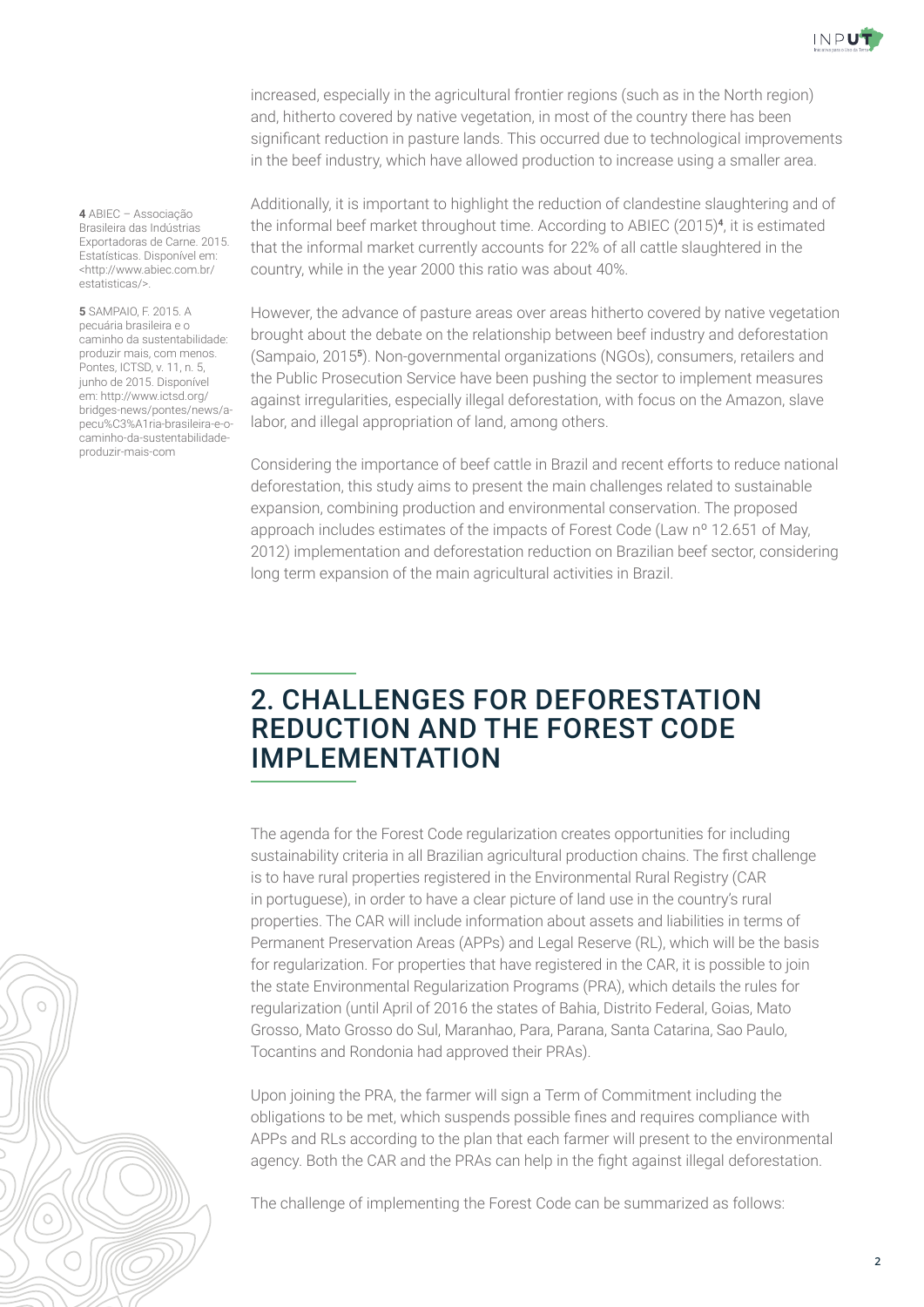

- The Forest Code features the challenge and the opportunity to protect at least 193 million ha of native vegetation in private areas in Brazil (Soares-Filho et al., 2014);
- The Permanent Protection Areas (APP) deficit in the country is estimated at 6 million ha (Soares-Filho et al., 2014**<sup>6</sup>**). These areas include riverbanks and other water courses, as well as hilltops, where there are restrictions of use and general obligation to maintain or restore native vegetation;
	- The Legal Reserve (RL) deficit in the country is estimated at 19 million ha (Soares-Filho et al., 2014). This regularization can be within the area of the rural property (through restoration of vegetation) or compensated in native vegetation areas or degraded areas outside the property (through environmental serfdom, compensation or Environmental Reserve Quotas – CRA);
	- The Forest Code allows Legal Reserve RL restoration through forest management with native and exotic vegetation, which would enable economic returns. Currently, there are no concrete and large scale cases and an agenda to promote this type of compensation is necessary. Preliminary analysis suggest that:
		- Low profi tability areas can have economic returns with Legal Reserve forestry activities;
		- Large scale solutions (landscape) can be more effective from an economic and ecological point of view;
	- PRA regulations and the possibility to use RL compensation mechanisms will have an impact on regularization costs and on the need to restore native vegetation;
	- It is estimated that, if a RL compensation market existed in every biome in the limits between the states, the potential for such market would be of 11 million ha (thus reducing the losses of production areas for RL recovery in the property). The estimated area necessary for restoration considering the APP and RL deficits (with no possibility for compensation) is of 13.6 million hectares (based on data from Soares-Filho et al., 2014).

The effective implementation of the Forest Code and pursuit of production chains with sustainable origins are essential in order to eliminate:

- Legal pressure (conduct adjustment terms, federal prosecution, fines);
- Commercial pressure (market, certifications, NGOs);
- Restrictions in access to credit;
- Reputational risks, among other aspects.

The Forest Code and the reduction of deforestation are a unique opportunity for Brazil to combine production and environmental conservation, resulting in several economic, social and environmental benefits. The beef production chain is at the forefront of these issues, especially considering the ongoing actions and the large scale production intensification opportunity, which is practically inexistent in other sectors. Thus, cattle ranchers have the opportunity to optimize land use through combining medium and long term production increases with environmental regularization.

The extinction of deforestation does not depend solely on the private sector or the beef production chain. However, important companies in the food sector defined targets for 2020 to eliminate deforestation in their supply chain, besides from being parties to the

**6** SOARES-FILHO, B. et al. Cracking the Brazilian Forest Code. Science, v. 344, n. 6182, 25 Apr. 2014. DOI: 10.1126/ science.1246663.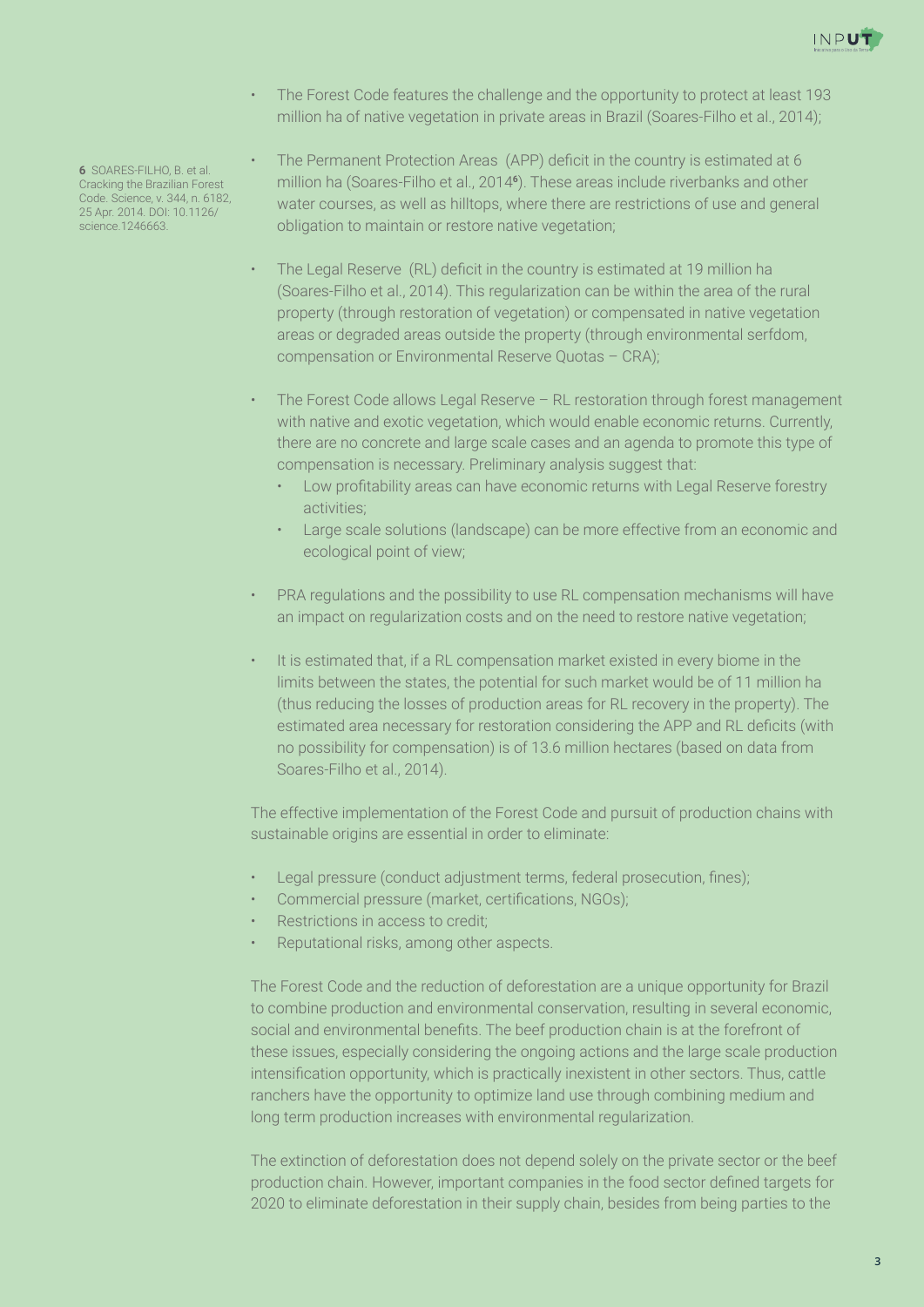

commitments of the Brazilian government presented during the 21st Conference of the Parties (COP 21) in Paris in December of 2015. The solution should be integrated, including the entire value chain and with active participation of the public sector.

#### 3. LONG TERM VISION FOR BRAZILIAN AGRICULTURE: BLUM PROJECTIONS FOR ZERO DEFORESTATION AND FOREST CODE SCENARIOS

Long term and large scale implementation of the Forest Code increases the pressure on land use in Brazil, especially on beef cattle production. A large part of production areas losses will be in low productivity (production of up to 3@/ha/year) cattle ranching, which occupied 81 million ha in Brazil in 2010.

**7** The methodological description of BLUM can be found in ICONE (2014). The scenario simulations with BLUM were carried out in June of 2015 and revised in April of 2016. http://www.iconebrasil. com.br/datafiles/publicacoes/ estudos/2012/descricao\_ blum\_modelo\_de\_uso\_da\_ terra\_para\_a\_agricultura\_ brasileira\_0106.pdf

Three scenarios for 2035 were estimated using the Brazilian Land Use Model - BLUM**<sup>7</sup>**: baseline scenario (without production area restrictions) – Baseline Scenario; scenario with elimination of deforestation from 2020 – Scenario DZ; and scenario with implementation of the Forest Code combined with the elimination of deforestation from 2020 – Scenario CF **(Table 1)**. In this last scenario, the possibility of a RL compensation market (through environmental serfdom in areas with remaining native vegetation), as proposed in the Forest Code, was considered. In this case, the potential "loss" of production areas considered for APP and RL regularization decreases from 25 to 13.7 million ha (based on Forest Code estimates of Soares-Filho et al., 2014).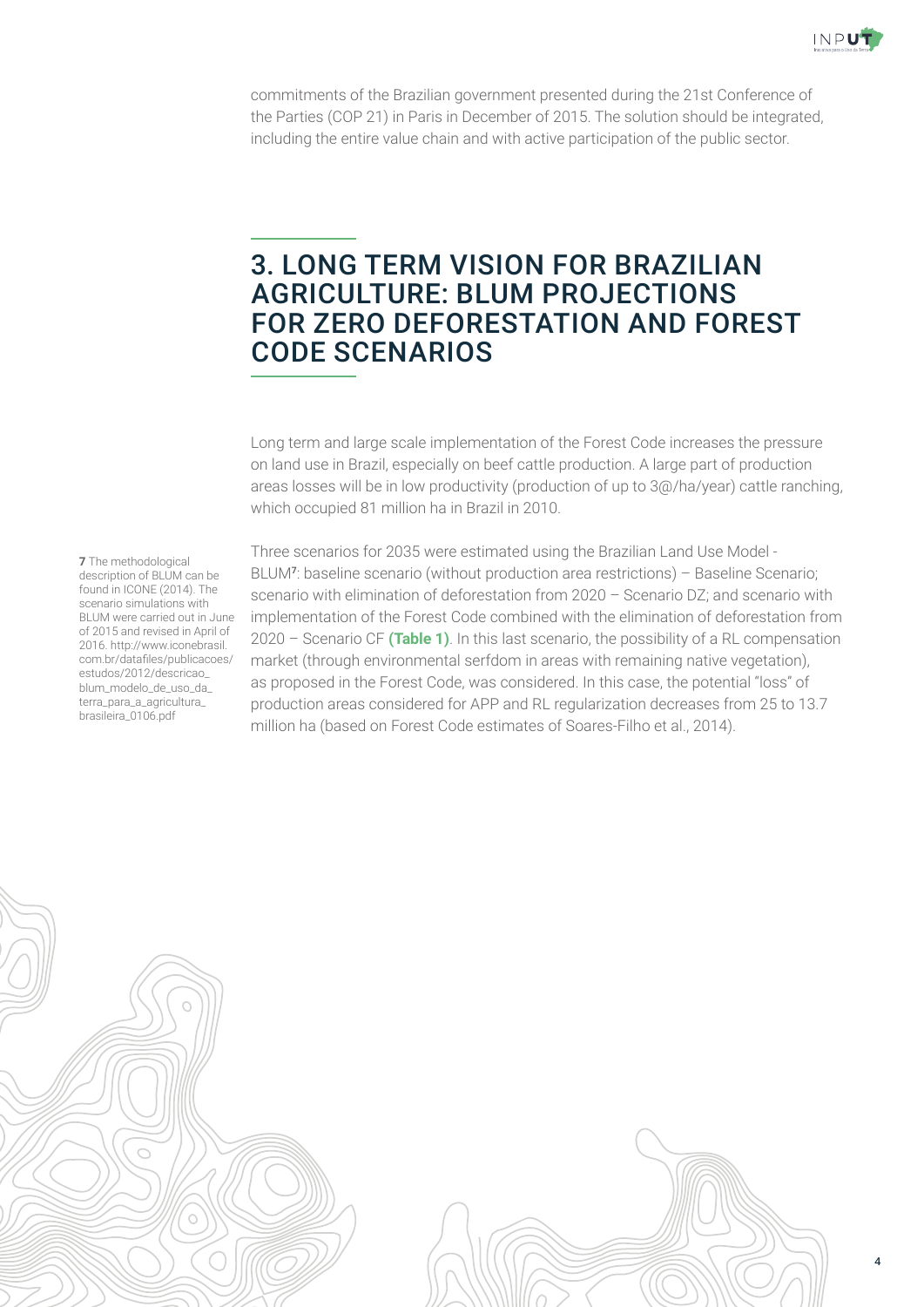

**TABLE 1.** Land use results in Brazil for scenarios simulated with the BLUM

| <b>Area in thousand</b><br>ha / Productivity in<br>kg/ha Production<br>(thousand tons) |         | <b>Baseline</b>   |           | <b>Difference</b>    |           |                      |           |
|----------------------------------------------------------------------------------------|---------|-------------------|-----------|----------------------|-----------|----------------------|-----------|
|                                                                                        |         |                   |           | <b>DZ</b> - Baseline |           | <b>CF - Baseline</b> |           |
|                                                                                        | 2010    | 2025              | 2035      | 2025                 | 2035      | 2025                 | 2035      |
| Summer crop<br>areas <sup>a</sup>                                                      | 46,444  | 61,104            | 66,896    | $-204$               | $-291$    | $-1,557$             | $-2,114$  |
| Commercial forest<br>areas                                                             | 6,750   | 10,625            | 11,575    | $\bigcirc$           | $\bigcap$ | $\bigcirc$           | $\bigcap$ |
| Pasture areas                                                                          | 182,661 | 168,552           | 164,244   | $-271$               | $-2,147$  | $-5,521$             | $-11,034$ |
| Land use (total<br>area) <sup>b</sup>                                                  | 235,855 | 240,281           | 242,716   | $-475$               | $-2,438$  | $-7,078$             | $-13,148$ |
| Winter crop areas <sup>e</sup>                                                         | 8,629   | 16,175            | 17,686    | 34                   | 47        | 300                  | 417       |
| Beef production<br>(thousand tons)                                                     | 9,365   | 12,111            | 13,506    | $-226$               | -3        | $-134$               | $-286$    |
| Production of meat<br>per hectare (kg/ha)                                              | 51,27   | 70,41             | 81,23     | $-1,23$              | 1,07      | 1,61                 | 4,06      |
| Production of<br>grains* (thousand<br>tons)                                            | 148,892 | 261,130           | 322,363   | $-178$               | -364      | $-1,503$             | $-2,778$  |
| Production<br>of sugarcane<br>(thousand tons)                                          |         | 717,462 1,033,293 | 1,116,355 | $-6,864$             | $-5,045$  | $-41,489$            | $-30,767$ |

**Source:** results of the study

In the baseline scenario, an increase of 6.8 million ha in the area allocated for agriculture was estimated in 2035 relative to 2010, considering continuous decreases in deforestation rates. Cattle ranching should reduce pasture areas by 18.4 million ha in the same period, being substituted by summer crops and planted forests and, thus, significantly reducing the need to incorporate new areas for production expansion. An important technological advance in cattle ranching will occur, reducing low productivity areas and increasing production per hectare by 58% in the same period.

In the aggregate baseline scenario, it is estimated that cattle ranching will require annual investments of R\$17.5 billion in the next 25 years (from 2010 to 2035; in 2014 values) in order to increase productivity. As a reference, according to the International Sustainability Institute – IIS (2015)**<sup>8</sup>**, based on data from the Brazilian Central Bank, only 6.5% of the total investment credit applied in cattle ranching between 2012 and 2014 (which totalized R\$50 billion) was used for improvement of pastures, and 58% of the total used for the purchase of animals.

In alternative scenarios, DZ and CF, the reduction of pasture areas will be even higher, 2.1 million and 11 million ha more, respectively, compared to the baseline scenario in 2035. The economic dynamics itself explains this result: the low profitability of cattle ranching compared to crops results in the use of a great part of the cattle ranching areas for expansion of crops and Forest Code compliance.

Beef production is estimated to reach 12 million tons in 2025 and 13.5 million tons in 2035, representing a 44% growth in 25 years. Most of this growth will be triggered by exports. Similar results were found in alternative scenarios, with a small negative impact on beef production of up to 3% (in the case of the most restrictive scenario in terms of land use – CF)**<sup>9</sup>**.

The production of grains in the alternative scenarios (DZ and CF) will be reduced by only 1% compared to the baseline scenario in 2035. This result is a consequence of the

**Notes:**

**a)** summer crops (or 1st harvest crops) considered: rice, beans (summer area), corn (summer area), soybeans, cotton and sugarcane; **b)** land use is the sum of areas of 1st harvest crops, commercial forests and pastures.

**c)** winter crops (or 2nd harvest) considered: beans (winter area), corn (second harvest), wheat and barley.

**8** IIS – Instituto Internacional para a Sustentabilidade. 2015. Contribuições para o desenvolvimento da pecuária sustentável em larga escala na microrregião de Alta Floresta-MT. Disponível em: www/iisrio.org/publicacoes

**9** In scenario DZ, by restricting land expansion from 2020, there is a reduction in beef production in 2025 compared to the baseline scenario, followed by a reduction in productivity in this same comparison. Competition for land and equilibrium between supply, demand and prices results in more significant production intensification in the years after 2025, leading to greater productivity per hectare in 2035 in the scenario DZ compared to the baseline scenario.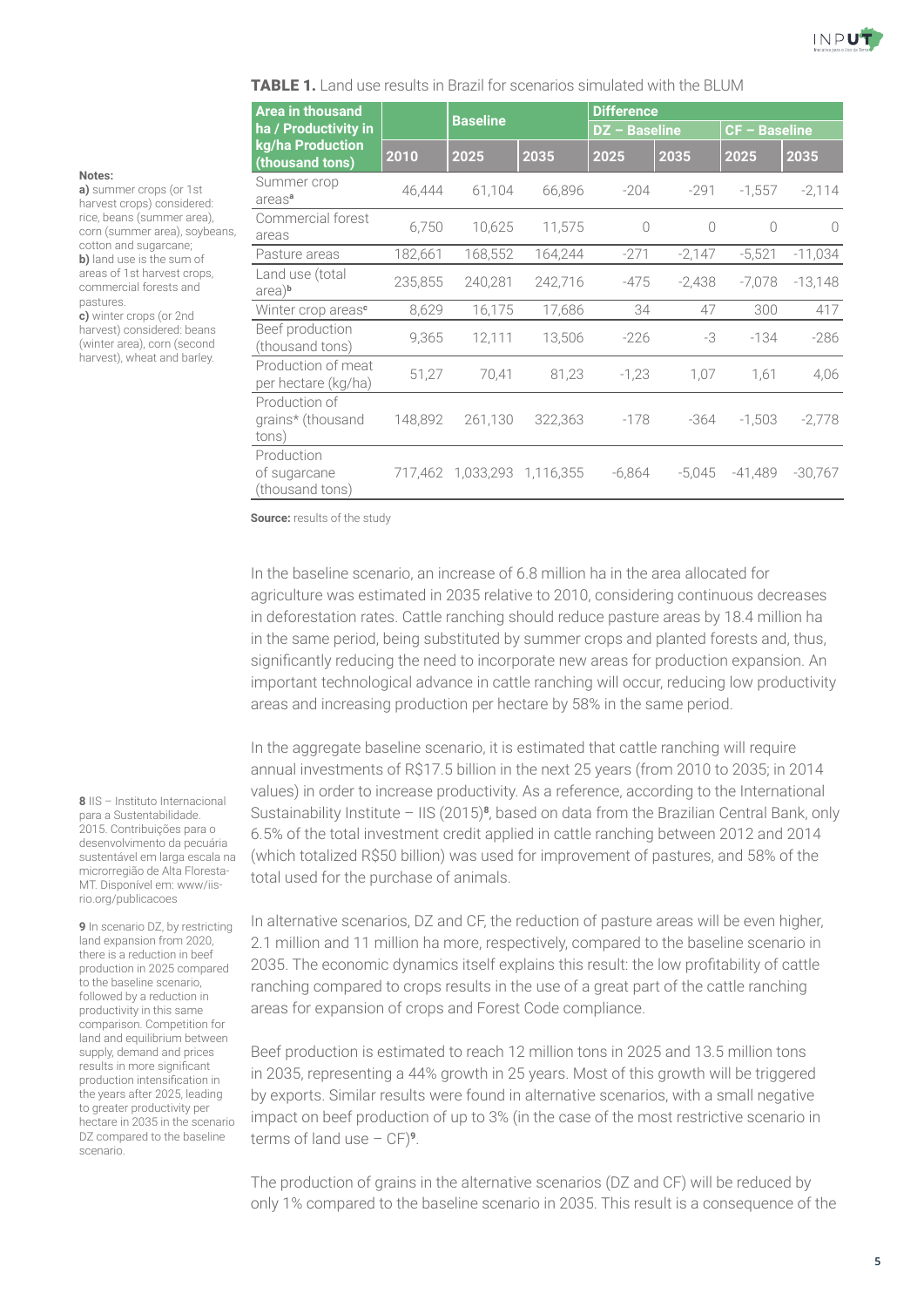



#### **10** The BLUM model captures approximately

90% of emissions from the "agriculture" and "land use and forest" sectors reported in the national emissions inventory. This difference occurs mainly because the model analyzes only large agricultural crops and beef, swine and poultry in the livestock sector.

**11** MCTI (2010). Ministério da Ciência, Tecnologia e Inovação. Relatórios de Referência: Agricultura. 2º Inventário Brasileiro de Emissões e Remoções Antrópicas de Gases de Efeito Estufa. Brasília

**12** Gouvello, C.; Soares-Filho, B.; Nassar, A.; Schaeffer, R.; Alves, F.J.; Alves, J.W.S. (2010). Estudo de Baixo Carbono para o Brasil. Washington DC. Banco Mundial. Disponível em:http://www.esmap. org/sites/esmap.org/files/ LowCarbon\_Fulldoc.pdf

**13** IPCC (2006). 2006 IPCC guidelines for national greenhouse gas inventories, prepared by the National Greenhouse Gas Inventories Programme (eds. Eggleston HS, Buendia L, Miwa K, Ngara T, Tanabe K). IGES, Japan. Disponível em:< http:// www.ipcc-nggip.iges.or.jp/ public/2006gl/>

**14** Harris, N.; Grimland, S.; Brown, S. (2009). Land Use Change and Emission Factors: Updates since the RFS Proposed Rule. Report to EPA. Winrock International.

increase in the production of second harvest crops, showing intensification of land use in agricultural production, combined with greater impact on the reduction of pasture areas, which are substituted by crops and planted forests.

The annual investment in alternative scenarios for the period between 2010 and 2035 should increase in up to R\$1.2 billion per year in cattle ranching productivity improvements compared to the baseline scenario (disregarding the losses of areas to other production activities). Therefore, the mobilization of resources is essential in order to achieve these alternative scenarios. Cattle ranching intensification is a necessary condition both to ensure the expansion of agricultural production (with the target to eliminate deforestation in 2020), and for the agricultural sector to be compliant with the Forest Code with a smaller impact on production area and food production.

It is important not only to evaluate the investment necessities, but also the expected return for cattle ranchers in the different possible scenarios. According to the IIS (2015), investments in cattle ranching intensification in the Alta Floresta-MT region resulted in an Internal Rate of Return of up to 17% in 20 years, which is attractive for the cattle rancher. Additionally, specific analysis about the economic feasibility of cattle ranching intensification will be available at **www.inputbrasil.org**, as part of a series of studies related to the implementation of the Forest Code, cattle ranching intensification and sustainable production theme.

## 4. EMISSIONS AND MITIGATIONS RELATED TO CATTLE RANCHING

Commitments made by Brazil in the COP-21, which was basis for the Paris Agreement, are closely related to the GHG emissions from cattle ranching. Strengthening policies to fight deforestation, compliance to the Forest Code and the recovery of degraded pastures are factors that impact the sector's emissions directly and indirectly. **Table 2** shows GHG emissions in the proposed scenarios according to the simulations projected by BLUM.

In the baseline scenario, emissions from agricultural sector increased around 18% between 2010 and 2035. This growth is largely due to the increase in the herd throughout the period. In the alternative scenarios, the variations compared to the baseline scenario are minimal, and also justified by changes in the herd.

#### TABLE 2. GHG Emissions for simulated scenarios with the BLUM

| <b>GHG Emissions</b>                                           |      | <b>Baseline</b> |      | <b>DZ</b> |      | l CF |      |
|----------------------------------------------------------------|------|-----------------|------|-----------|------|------|------|
| (million tCO2e) <sup>10</sup>                                  | 2010 | 2025            | 2035 | 2025      | 2035 | 2025 | 2035 |
| Agriculture                                                    | 406  | 447             | 480  | 449       | 479  | 448  | 482  |
| Land use and<br>forests                                        | 274  | 97              | 43   | 79        | 35   | 31   | 14   |
| AFOLU (Agriculture,<br>Forestry and Other<br>Land Use) - Total | 680  | 544             | 523  | 528       | 514  | 479  | 496  |

**Source:** results of the study. Based on: MCTI (2010)**<sup>11</sup>**; Gouvello (2010)**<sup>12</sup>**; IPCC (2006) **<sup>13</sup>**; Harris et al (2009)**<sup>14</sup>**.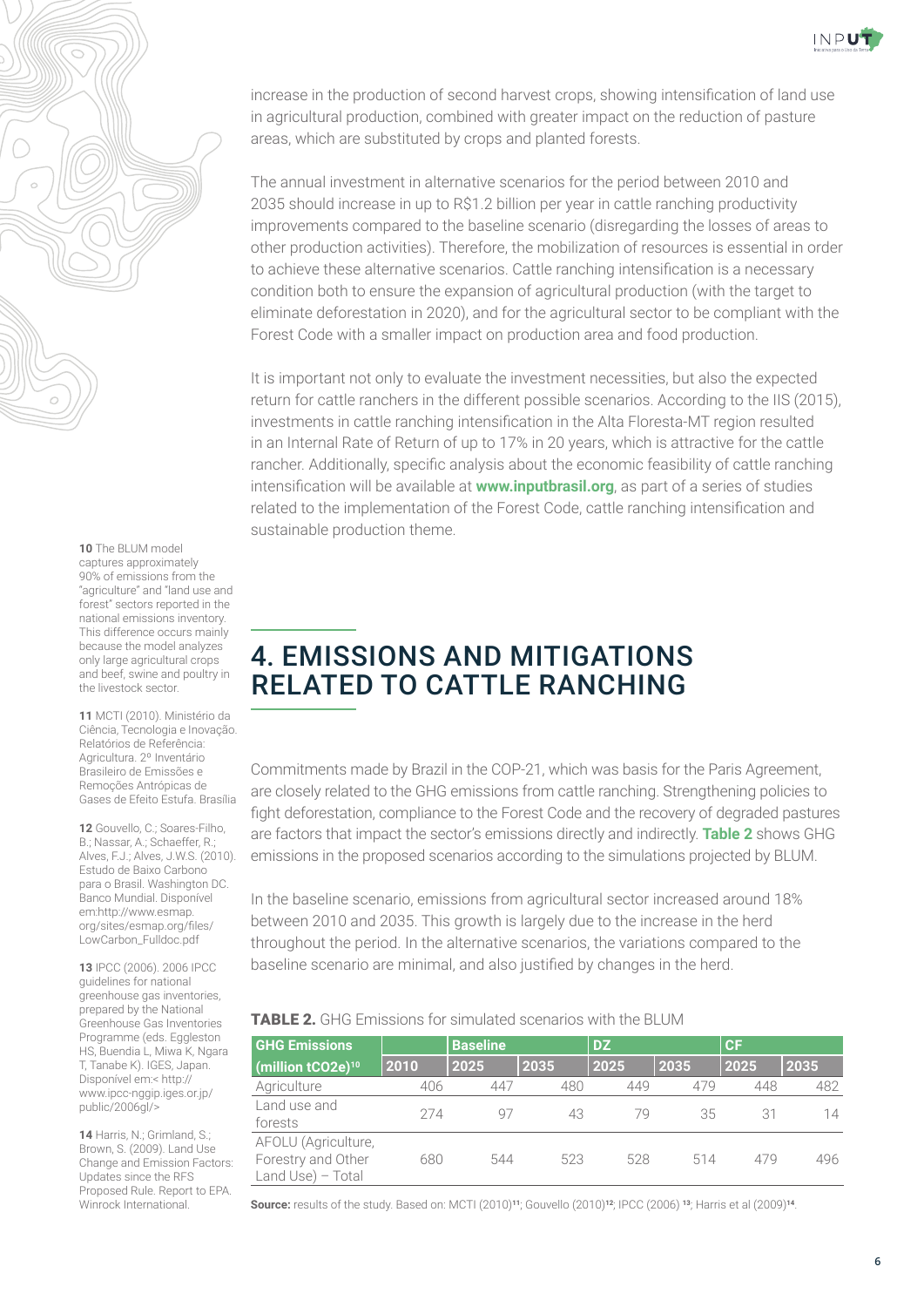

On the other hand, the variations between the scenarios in the emissions from the land use and forest sectors are significant. In scenario DZ, the emissions avoided due to deforestation control reach 42 million tCO2e/year, while in scenario CF, the restoration of RL and APP deficits results in the absorption of approximately 80 million tCO2e/year. In 2035, the differences in scenarios DZ and CF relative to the baseline are of 8 and 29 million tCO2e, respectively.

Emission results show that the "agricultural" and "land use and forest" sectors, which are called AFOLU when grouped, will have an essential role in meeting the targets proposed in the Paris conference.

The government committed to reduce total emissions by 37% and 43%for the years 2025 and 2030, respectively, compared to 2005 (Table 3). Although current emissions are already below the 2025 value, with the expected economic growth, emissions from the energy, industrial and residue sectors will likely increase. Thus, the reduction of emissions from the AFOLU sector should compensate for the expected increase in the other sectors.

| <b>Emissions</b><br>(million tCO2e) | <b>Baseline</b><br>value | Current<br>value | <b>Target</b> | <b>Difference</b> | <b>Target</b> | <b>Difference</b> |  |
|-------------------------------------|--------------------------|------------------|---------------|-------------------|---------------|-------------------|--|
|                                     | 2005                     | 2012             | 2025          | $(2012 - 2025)$   | 2030          | $(2012 - 2030)$   |  |
| iNDC                                | 2.043                    | 1.203            | 1.287         | -84               | 1.165         | 39                |  |
| Baseline (AFOLU)                    |                          |                  |               | $-113$            |               | $-110$            |  |
| DZ (AFOLU)                          |                          |                  |               | $-131$            |               | $-127$            |  |
| CF (AFOLU)                          |                          |                  |               | $-179$            |               | $-180$            |  |

#### TABLE 3. Brazilian targets proposed in the COP-21 and the role of the AFOLU

**Source:** results of the study. Based on: (MCTI, 2014); Brasil (2015).

# 5. FINAL REMARKS

The need to increase the productivity per hectare in cattle ranching has been widely discussed in the last decade, focused on the substitution of the extensive, low productivity cattle ranching expansion model by sustainable production intensification. This policy brief has shown that the implementation of the Forest Code and also the elimination of deforestation from production chains increase the importance of cattle ranching intensification. Assuming that compliance to the new Forest Code and the fight against deforestation are central agendas for the sustainability of Brazilian cattle ranching, it is essential to promote sustainable, large scale intensification as basis for this development.

The results shown lead to the following conclusions and key messages:

**• The Forest Code is the key agenda for the mitigation of GHG emissions in Brazil: opportunities to combine land use efficiency, production and environmental conservation.**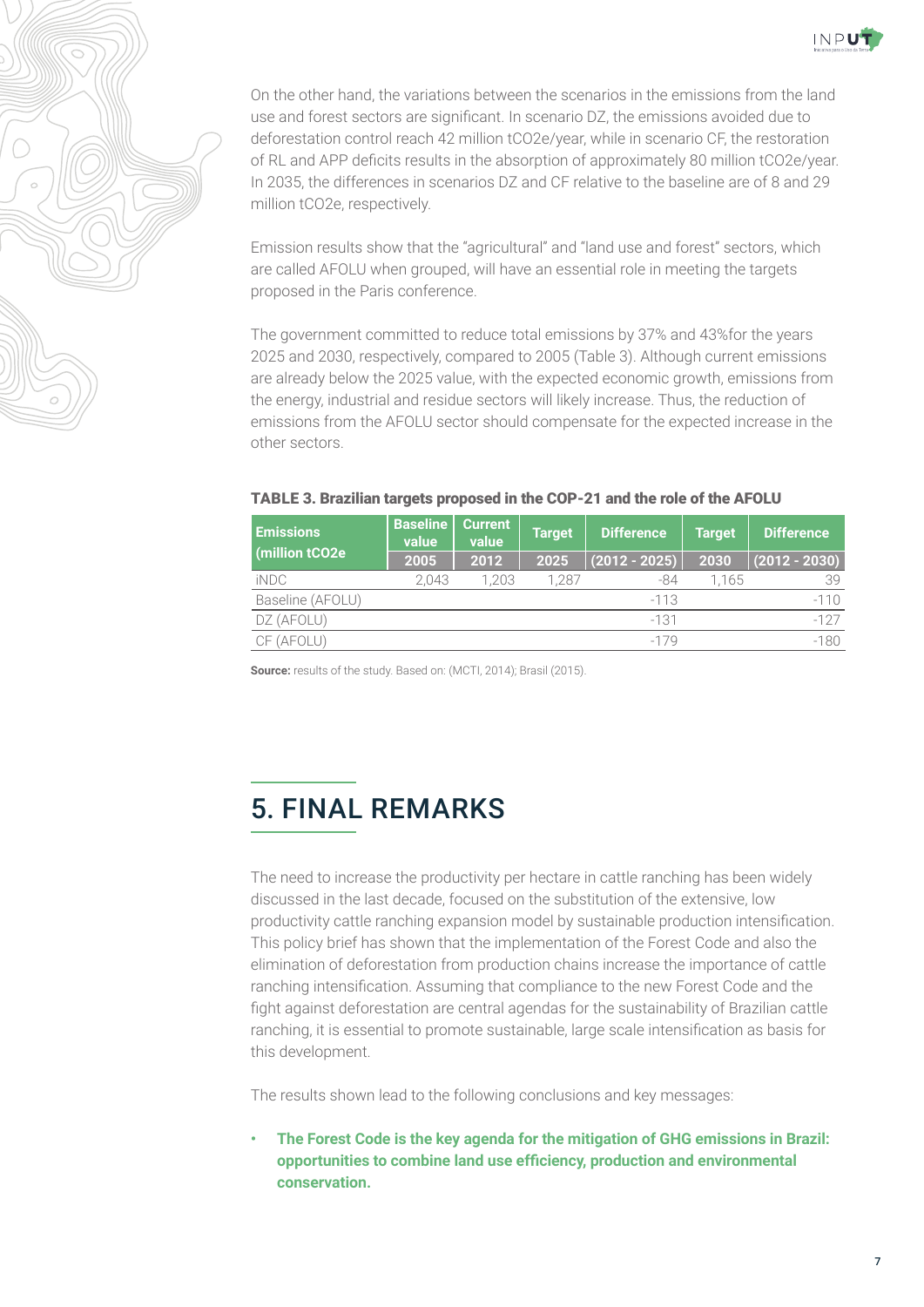

- **Cattle ranching intensification is necessary in order to increase the competitiveness of the activity, as well as to reach the long term environmental targets.**
- **The elimination of deforestation will only be possible if combined with cattle ranching intensification, incentive policies and private policies.**
- **Monitoring/traceability of cattle are also important for socioenvironmental risk management in agricultural value chains.**
- **It is necessary to develop a positive agenda for cattle ranching, which should be inclusive and transformative.**

Generally, it is important to develop a new generation of policies for the Brazilian agricultural sector. Command and control policies shall be gradually substituted for policies that promote the adoption of practices that combine agricultural production and environmental conservation. The opportunity for cattle ranching is evident, since the farmer improves production profitability when adopting more intensive technologies, which are also desired from and environmental point of view.

**In summary, suggestions are not only for policies to promote development of technologies and innovations, but also changes in current agricultural policies and public incentives, such as:**

- **Provide resources and necessary infrastructure for research and development of technologies adapted for cattle ranching in several regions of the country and different production activities;**
- **Promote the adoption of technologies for large scale cattle ranching with credit programs such as the ABC (Low Carbon Agriculture), include mandatory technical assistance in credit concession and reduce bureaucracy in the**  financing process;
- **Promote the establishment of input industries in priority areas for cattle ranching**  intensification;
- **Provide resources for research of different forest species that can be made available for environmental regularization at low cost, while making economic use;**
- **Develop incentive policies for environmental regularization (such as credit, tax reductions, etc.);**
- **Develop incentive policies for private investments for projects focused on production combined with environmental conservation;**
- **Develop and adopt rural credit policies that combine production expansion with environmental conservation and economic returns, monitoring its socioeconomic-environmental impacts;**
- **Develop traceability policy, which should be mandatory for cattle ranching in the long term, but that is simplified in order to achieve large scale adoption.**